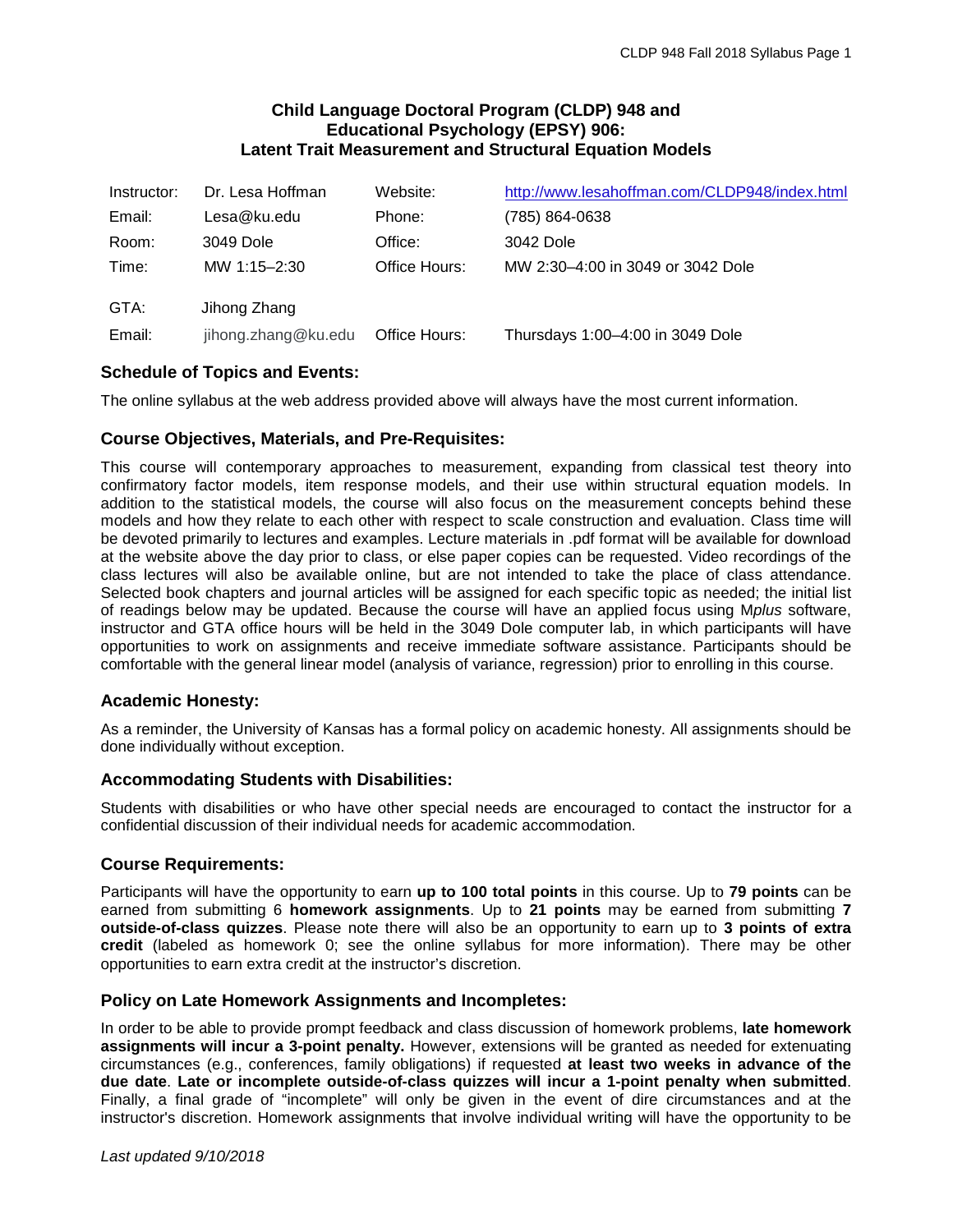revised ONCE to earn the maximum total points. Written assignments **must be at least ¾ complete to be accepted, and late revisions will incur a 1-point penalty.** No late points will be returned through the revision process. Please use "track changes" and retain all original instructor comments (unless otherwise instructed) so that I can easily see how your revisions address the comments.

#### **Final grades will be determined by the** *proportion* **earned out of the total possible points:**

 $>92 = A$ ,  $90-92 = A -$ ,  $87-89 = B +$ ,  $83-86 = B$ ,  $80-82 = B -$ ,  $< 80 = C$  or no pass

### **Course Software:**

Participants will need to have access to M*plus* software, which is available in 3049 Dole or in the GIS and Data Lab in 425 Watson Library. Individual student licenses can also be purchased from www.statmodel.com (\$350 each; no expiration date).

#### **Course Textbook:**

Brown, T. A. (2015). *Confirmatory factor analysis for applied research* (2<sup>nd</sup> ed). New York, NY: Guilford.

#### **Other Course Readings (all available via "Course Documents" on Blackboard):**

- Asparouhov, T., & Muthén, B. (2010). Plausible values for latent variables using Mplus. Retrieved from http://www.statmodel.com/download/Plausible.pdf.
- Bauer, D. J., & Hussong, A. M. (2009). Psychometric approaches for developing commensurate measures across independent studies: Traditional and new models. *Psychological Methods, 14*(2), 101-125.
- Chen, F., F., West, S. G., & Sousa, K. H. (2006). A comparison of bifactor and second-order models of quality of life. *Multivariate Behavioral Research, 41*, 189-225.
- Curran, P. J., Cole, V. T., Bauer, D. J., Rothenberg, A., & Hussong, A. M. (2018). Recovering predictor– criterion relations using covariate-informed factor score estimates. *Structural Equation Modeling*. Retrieved August 2018, https://doi.org/10.1080/10705511.2018.1473773.
- Curran, P. J., McGinley, J. S., Bauer, D. J., Hussong, A. M., Burns, A., Chassin, L., Sher, K., & Zucker, R. (2014). A moderated nonlinear factor model for the development of commensurate measures in integrative data analysis. *Multivariate Behavioral Research, 49*(3), 214-231.
- Davidson, C. A., Hoffman, L., & Spaulding, W. D. (2016). Schizotypal personality questionnaire brief revised (updated): An update of norms, factor structure, and item content in a large non-clinical young adult sample. *Psychiatry Research, 238*, 345-355.
- Edwards, M. C., & Wirth, R. J. (2009). Measurement and the study of change. *Research in Human Development, 62*(2-3), 74-96.
- E&R: Embretson, S. E., & Reise, S. T. (2000). *Item response theory for psychologists*. Mahwah, NJ: Erlbaum.
- Enders, C. K. (2010). *Applied missing data analysis*. New York, NY: Guilford.
- Ferrando, P. J. (2009). Difficulty, discrimination, and information indices in the linear factor analysis model for continuous item responses. *Applied Psychological Measurement, 33*(1), 9-24.
- Huggins-Manley, A. C., Algina, J. & Zhou, S. (2018). Models for semiordered data to address not applicable responses in scale measurement. *Structural Equation Modeling, 25*(2), 230-243.
- John, O. P., & Benet-Martinez, V. (2014). Measurement: Reliability, construct validation, and scale construction. In H. T. Reis & C. M. Judd (Eds.), *Handbook of research methods in social and personality psychology* (pp. 473-503, 2<sup>nd</sup> ed.). New York, NY: Cambridge University Press.
- MacKinnon, D. P. (2008). *Introduction to statistical mediation analysis*. New York, NY: Routledge Academic.
- Maydeu-Olivares, A. (2015). Evaluating the fit of IRT models. In S. P. Reise & D. A. Revicki (Eds.), *Handbook of item response theory modeling* (pp. 111-127). New York, NY: Taylor & Francis.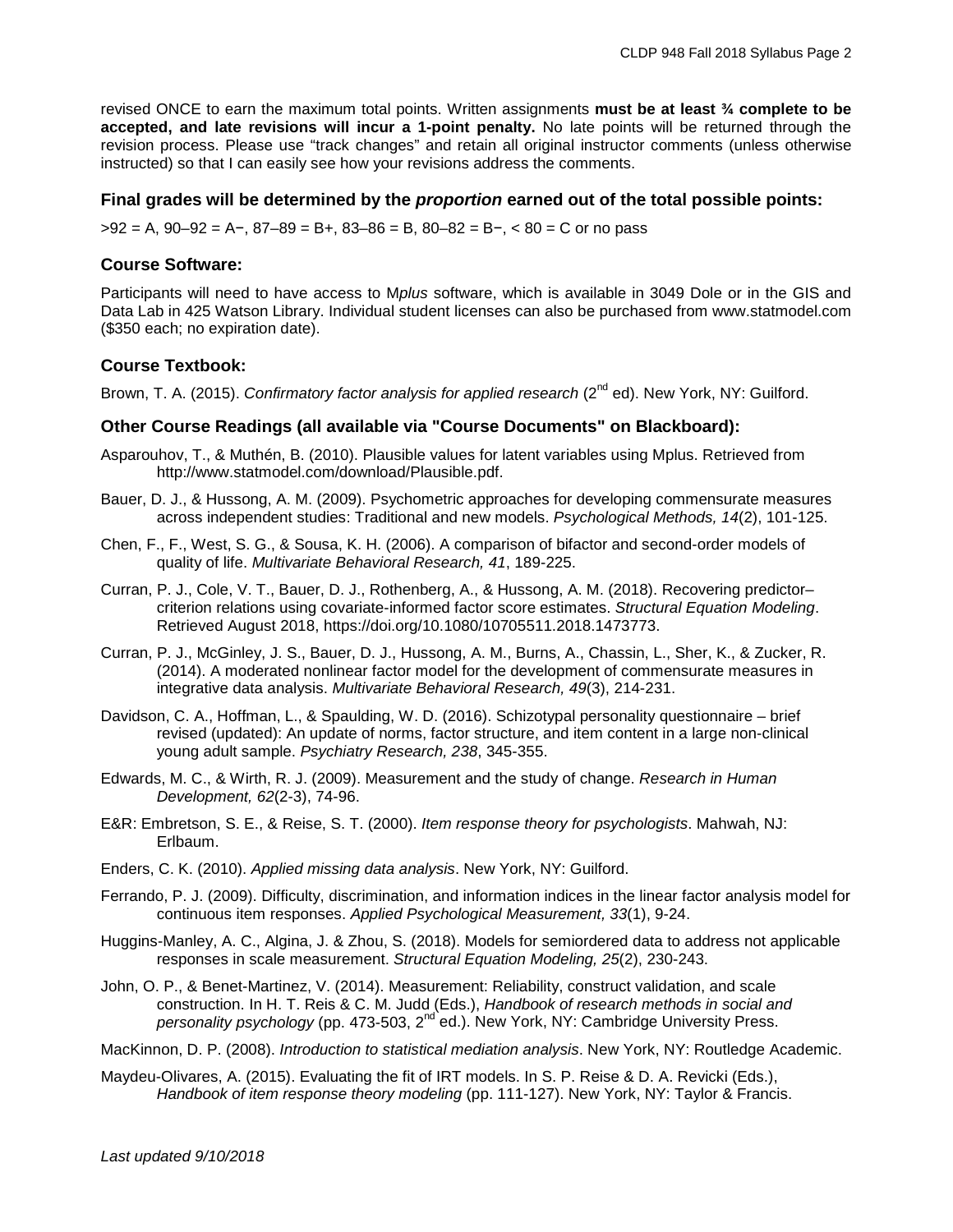- Maydeu-Olivares, A., & Coffman, D. L. (2006). Random intercept item factor analysis. *Psychological Methods, 11*, 344-362.
- McNeish, D. (2017). Thanks coefficient alpha, we'll take it from here. *Psychological Methods*. Advance online publication. http://dx.doi.org/10.1037/met0000144
- McNeish, D., An J., & Hancock, G. R. (2018). The thorny relation between measurement quality and fit index cutoffs in latent variable models. *Journal of Personality Assessment.*
- McDonald, R. P. (1999). *Test theory: A unified treatment*. Mahwah, NJ: Erlbaum.
- Mungas, D., & Reed, B. R. (2000). Application of item response theory for development of a global functioning measure of dementia with linear measurement properties. *Statistics in Medicine, 19*, 1631-1644.
- Paek, I., Cui, M., Gübes, N. O., & Yang, Y. (2018). Estimation of an IRT model by Mplus for dichotomously scored responses under different estimation methods. *Educational and Psychological Measurement*, 78(4), 569-588.
- Preacher, K. J., & MacCallum, R. C. (2003). Repairing Tom Swift's electric factor analysis machine. *Understanding Statistics, 2*(1), 13-43.
- Reise, S. P. (2012). The rediscovery of bifactor measurement models. *Multivariate Behavioral Research, 47*, 667-696.
- Rijmen, F., Tuerlinckx, F., De Boeck, P., & Kuppens, P. (2003). A nonlinear mixed model framework for item response theory. *Psychological Methods, 8*(2), 185-205.
- Shi, D., Lee, T., & Maydeu-Olivares, A. (2018). Understanding the model size effect on SEM fit indices. *Educational and Psychological Measurement.*
- Tay, L., & Jebb, A. T. (2018). Establishing construct continua in construct validation: The process of continuum specification. *Advances in Methods and Practices in Psychological Science*, retrieved July 2018. https://doi.org/10.1177/2515245918775707.
- Vandenberg, R. J., & Lance, C. E. (2000). A review and synthesis of the measurement invariance literature: Suggestions, practices, and recommendations for organizational research. *Organizational Research Methods, 3*(1), 4-69.
- Wirth, R. J., & Edwards, M. C. (2007). Item factor analysis: Current approaches and future directions. *Psychological Methods, 12*(1), 58-79.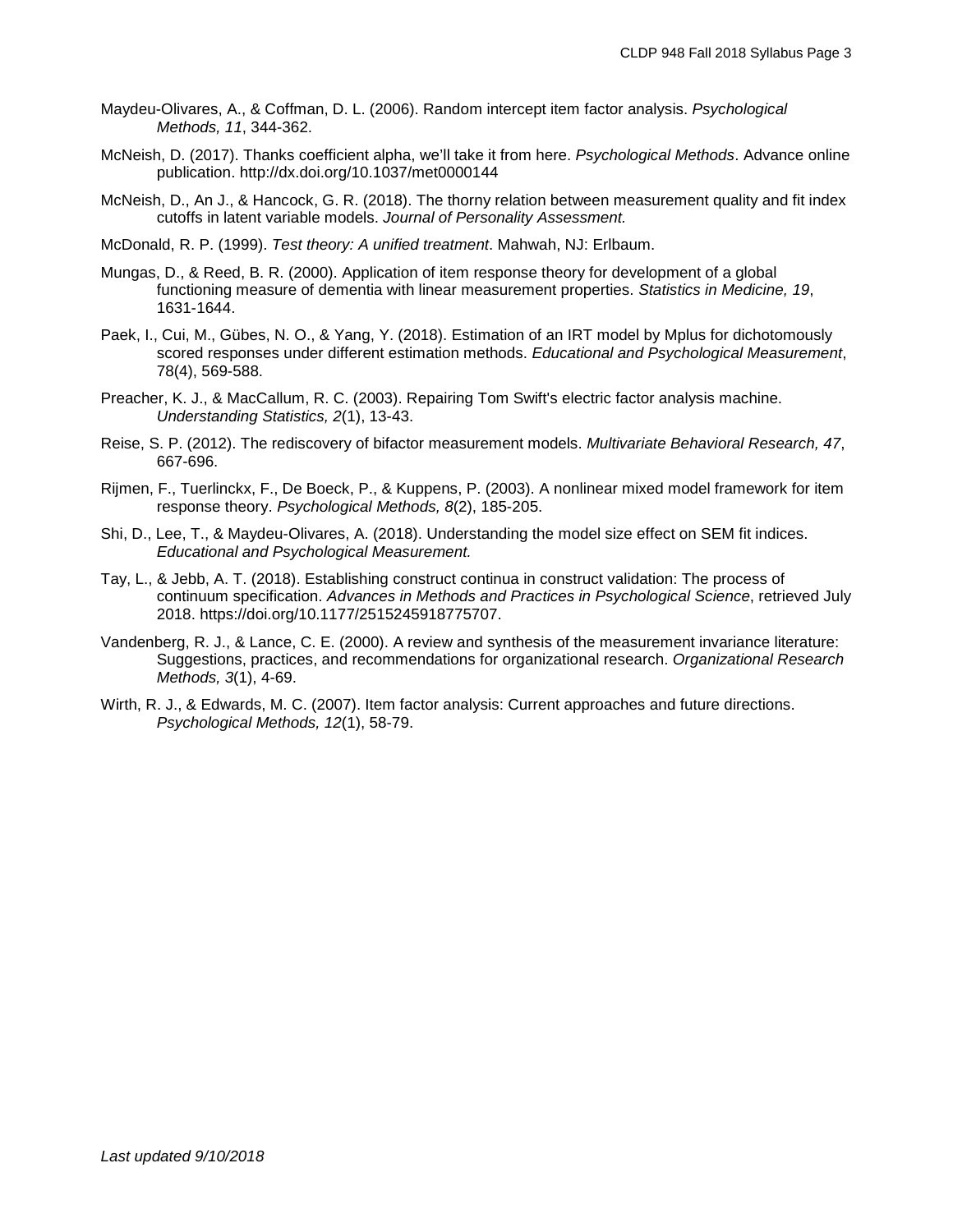# **Tentative Schedule of Events:**

| Week           | Date  | <b>Topics</b>                                                                                                                         | <b>Readings</b>                                   |  |
|----------------|-------|---------------------------------------------------------------------------------------------------------------------------------------|---------------------------------------------------|--|
| 1              | 8/20  | Course Introduction<br>Lecture 1: Introduction to Latent Trait Measurement                                                            | John & Benet-Martinez (2014)<br>Tay & Jeff (2018) |  |
|                | 8/22  | Lecture 1, continued                                                                                                                  | Davidson et al. (2016)                            |  |
|                | 8/24  | <b>NO HOMEWORK DUE</b>                                                                                                                |                                                   |  |
| $\overline{2}$ | 8/27  | Lecture 2: Exploratory Factor Analysis and Principal Components<br>Analysis                                                           | Brown ch. 2<br>Preacher & McCollum (2003)         |  |
|                | 8/29  | Lecture 3: Classical Test Theory for Scale Reliability and Validity                                                                   | McDonald (1999) ch. 5-7                           |  |
|                | 8/31  | HWO DUE BY 11:59 PM ONLINE:<br>3 points extra credit for testing the homework system                                                  |                                                   |  |
| 3              | 9/3   | <b>NO CLASS OR OFFICE HOURS</b>                                                                                                       |                                                   |  |
|                | 9/5   | <b>QUIZ 1 DUE BY 1:00 PM VIA BLACKBOARD</b><br>Lecture 3, continued<br>Example 3: Classical Items Analysis in SPSS and SAS            |                                                   |  |
|                | 9/7   | HW1 DUE BY 11:59 PM VIA BLACKBOARD:<br>Background check for your instrument                                                           |                                                   |  |
| 4              | 9/10  | Lecture 4: Confirmatory Factor Analysis                                                                                               | Brown ch. 3-5                                     |  |
|                | 9/12  | Example 4: Confirmatory Factor Models in Mplus and SAS MIXED                                                                          | Ferrando (2009)                                   |  |
|                | 9/14  | <b>NO HOMEWORK DUE</b>                                                                                                                |                                                   |  |
| 5              | 9/17  | QUIZ 2 DUE BY 1:00 PM VIA BLACKBOARD<br>Lecture 4 and Example 4, continued                                                            | McNeish et al. (2018)<br>Shi et al. (2018)        |  |
|                | 9/19  | Lecture 4 and Example 4, continued                                                                                                    | Enders (2010) ch. 3-5                             |  |
|                | 9/21  | HW1 REVISION DUE BY 11:59 PM VIA BLACKBOARD                                                                                           |                                                   |  |
| 6              | 9/24  | Lecture 5: Latent Trait Measurement Models for Binary Responses                                                                       | E & R (2000) ch. 3-4                              |  |
|                | 9/26  | Lecture 5, continued                                                                                                                  | Mungas & Reed (2000)                              |  |
|                | 9/28  | HW2 DUE BY 11:59 PM ONLINE:<br><b>Practice with CFA</b>                                                                               |                                                   |  |
| $\overline{7}$ | 10/1  | Lecture 5, continued<br>Example 5: Binary Item Response Models in Mplus                                                               | E & R ch. 7-8                                     |  |
|                | 10/3  | QUIZ 3 DUE BY 1:00 PM VIA BLACKBOARD<br>Lecture 5 and Example 5, continued                                                            | Wirth & Edwards (2007)<br>Paek et al. (2018)      |  |
|                | 10/5  | <b>NO HOMEWORK DUE</b>                                                                                                                |                                                   |  |
| 8              | 10/8  | Lecture 5 and Example 5, continued                                                                                                    | Maydeu-Olivares (2015)                            |  |
|                | 10/10 | <b>NO CLASS OR OFFICE HOURS</b>                                                                                                       |                                                   |  |
|                | 10/12 | <b>NO HOMEWORK DUE</b>                                                                                                                |                                                   |  |
| 9              | 10/15 | <b>NO CLASS OR OFFICE HOURS</b>                                                                                                       |                                                   |  |
|                | 10/17 | Lecture 6: Latent Trait Measurement Models for Other Item<br>Responses<br>Example 6a: Graded Response Models for Ordinal Responses in | E & R ch. 5<br>Huggins-Manley et al. (2017)       |  |
|                | 10/19 | <b>Mplus</b><br>HW3 DUE BY 11:59 PM VIA BLACKBOARD:<br>CFA on your own data                                                           |                                                   |  |